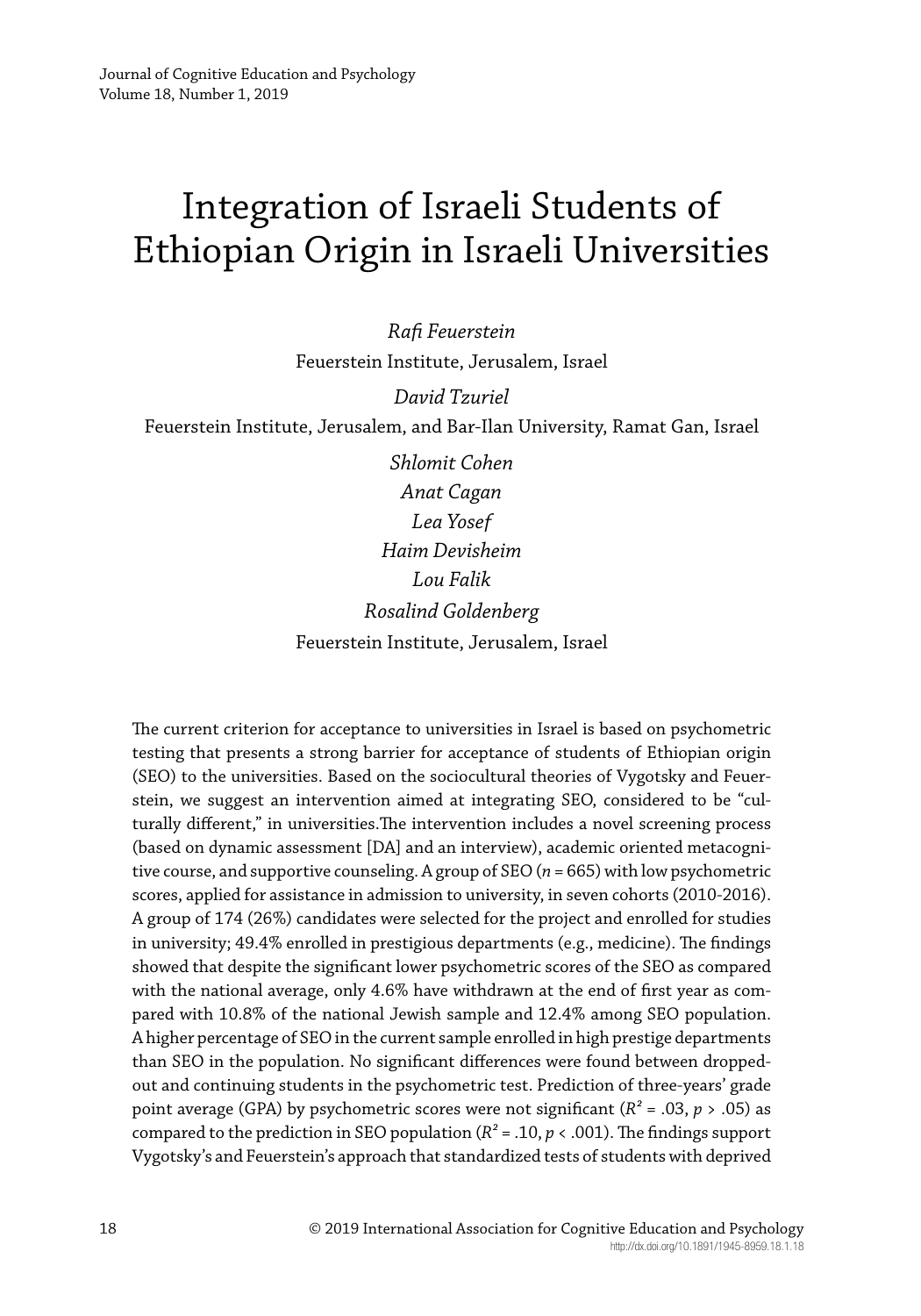cultural backgrounds do not reflect their learning potential and that the use shortterm intervention may be an effective mechanism of preparing students for academic success.

**Keywords:** dynamic assessment; cognitive modifiability; learning potential; psychometric test; ethnic minorities; culturally biased testing

The current criteria for acceptance to universities in Israel is based mainly on psychometric tests and average scores on matriculation exams. These psychometric test criteria present a strong barrier for acceptance of stu he current criteria for acceptance to universities in Israel is based mainly on psychometric tests and average scores on matriculation exams. These psychometric test criteria present a strong barrier for acceptance of students of Ethiopian origin (SEO) to the unibiased and discriminate against disadvantaged populations (Feuerstein, Feuerstein, Falik, & Rand, 2002; Tzuriel, 2001, 2012, 2018). The reasons they tend to score low is not necessarily a reflection of their learning potential; there are social and cultural factors which explain their low scores. In the 2015–2016 academic year, only 1.2% (3,194) of all students studying in institutions of higher education were of Ethiopian origin as compared to 2.5% in the population between the ages 20–29. $^{\rm 1}$  The August 2012 Student Union Report $^{\rm 2}$  found that the parents of the examinee and their level of education are the most significant predictors of achievement on the psychometric test. The report also states that the psychometric exam plays a significant role in replicating educational gaps in Israel. According to a 2014 report by the Knesset Research and Information Center, $^3$  the average psychometric score of the upper-class candidates is about 200  $\,$ points higher than the average score of the lower-class candidates.

The criticism against conventional psychometric testing has led to development of dynamic assessment (DA). DA is focused on (a) identifying the learning potential of individuals, (b) providing information on deficient cognitive functions that are responsible for low academic performance, and (c) *mediated learning* strategies required to enhance cognitive development. The DA approach was guided by theoretical conceptualization about the nature of *cognitive modifiability* (Feuerstein et al., 2002) and *zone of proximal development* (ZPD) (Vygotsky, 1978). The educational necessity for changes in assessment procedures has been driven by psychologists and educators who asked questions about the plasticity of the human mind, the effect of sociocultural factors on cognitive development, efficiency of cognitive interventions in modifying children's cognition, and specific factors responsible for cognitive modifiability (e.g., Carlson & Wiedl, 1992; Elliott, Grigorenko, & Resing, 2010; Feuerstein et al., 2002; Guthke, 1993; Haywood & Lidz, 2007; Haywood & Tzuriel, 1992, 2002; Lidz & Elliott, 2000; Sternberg & Grigorenko, 2002; Tzuriel, 2000, 2001, 2012, 2013, 2018). In the following sections we describe social and educational issues regarding SEO in Israel, the DA of learning potential, and the program for academic integration in universities of SEO; a program which includes DA as an integral component.

#### **IMMIGRANTS OF ETHIOPIAN ORIGIN (SEO) IN ISRAEL**

The Ethiopian community constitutes about  $1.7\%$  of the population in Israel.<sup>4</sup> The average income per household is 35% less than the average in the general population. In 2016, the proportion of SEO in higher education institutions was only 1.2%; disproportionately lower than their number in the population. This gap can be explained by two main factors: First, the psychometric scores of examinees of Ethiopian-origin are lower than the general average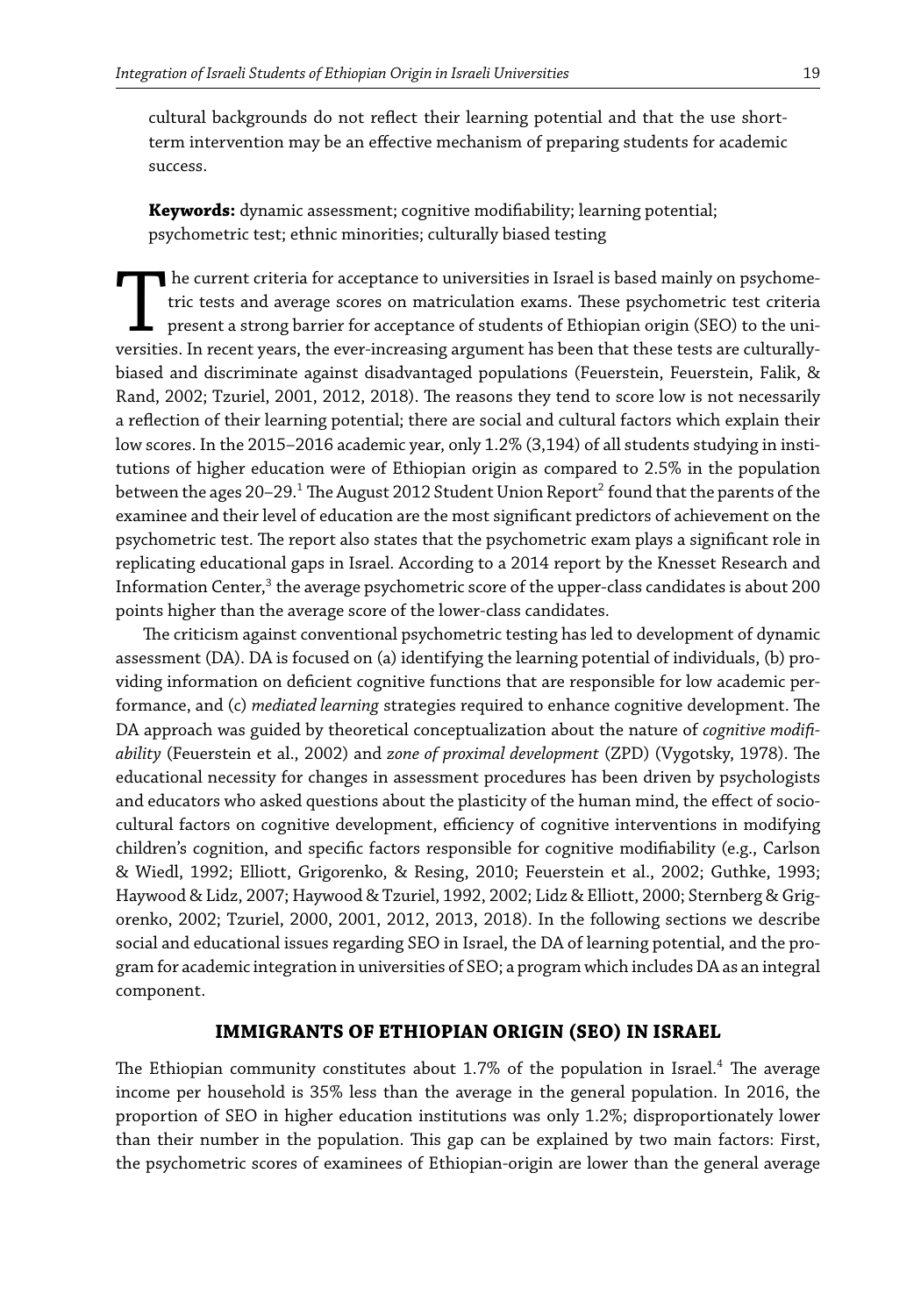(447.6 as compared to 576.0); therefore, their rejection rate from universities is 30.2% compared to 20.02% in the general population. Furthermore, their drop-out rate from higher education institutions, at the end of first year, is 12.8% as compared with 10.8% among Israeli-born Jewish students (Central Bureau of Statistics, 2013).

The Ethiopian immigrants, upon arrival to Israel, had to overcome a gap of civilization and information of several hundred years and had to adapt to the Israeli society (Tzuriel, 2012; Tzuriel & Kaufman, 1999). Coming from an illiterate society where their rich culture was transmitted orally, they had to go, upon arrival to Israel, through rapid change and adjust to differences in both material and symbolic tools (Vygotsky, 1978). For example, they might not see the importance of responding quickly to academic tasks, demonstrate a lack of proficiency in the dominant language, and function on a low level due to deficient cognitive functions required for successful academic achievements (Tzuriel & Kaufman, 1999). In addition, many immigrants experienced traumatic situations on their journey to Israel. For many the change in the role and status of the parents in the family, in the new land, caused difficulties of coping with a discriminating and threatening new environment. Because of the social difficulties and cultural difference, the learning potential of SEO may not be reflected accurately in psychometric tests.

In response to the difficulties to integrate SEO in universities, we developed an intervention program, based on four interrelated components: (a) DA of learning potential, (b) a personal interview process aimed at selection of students for academic studies, (c) a short-range academic oriented metacognitive program aimed at preparing SEO for academic studies, and (d) supportive counseling process during three years of studies. Before presenting our four components of academic integration of SEO, a brief discussion on DA which is a major component in our program is presented.

#### *Dynamic Assessment of Learning Potential*

*Theoretical Aspects.* DA refers to an assessment, by an active teaching process, of perception, learning, thinking, and problem solving. The process is aimed at modifying an individual's cognitive functioning and observing subsequent changes in learning and problem-solving patterns within the testing situation (Feuerstein et al., 2002; Tzuriel, 2001). The terms *static* (or *standardized*) about *testing* refers to an assessment where the examiner presents items to the child and records his/her response without any attempt to intervene to change, guide, or improve the child's performance.

The DA of learning potential approach presented in this articleis based mainly on Vygotsky's (1978) sociocultural theory, specifically the ZPD concept and Feuerstein's *mediated learning experience* (MLE) theory (Feuerstein et al., 2002; Haywood & Lidz, 2007; Haywood & Tzuriel, 1992; Lidz & Elliott, 2000; Sternberg & Grigorenko, 2002; Tzuriel, 2001, 2012, 2013, 2018; Vygotsky, 1978). Both Vygotsky (1978) and Feuerstein et al. (2002) claim that the gap between learning potential and its realization exists in everyone (Feuerstein et al., 2002; Vygotsky, 1978), but it is evident that this difference is particularly significant among minority groups. Vygotsky (1978) demonstrated that individuals' cognitive development can be understood only by considering the sociocultural aspects from which it derives. The concept of ZPD was coined originally by Vygotsky to address the problems of measurement of mental age and the prediction of future learning and development (van Geert, 1994). According to Vygotsky, in determining the child's cognitive development, one should consider both the *actual* development level and the *potential* level. The actual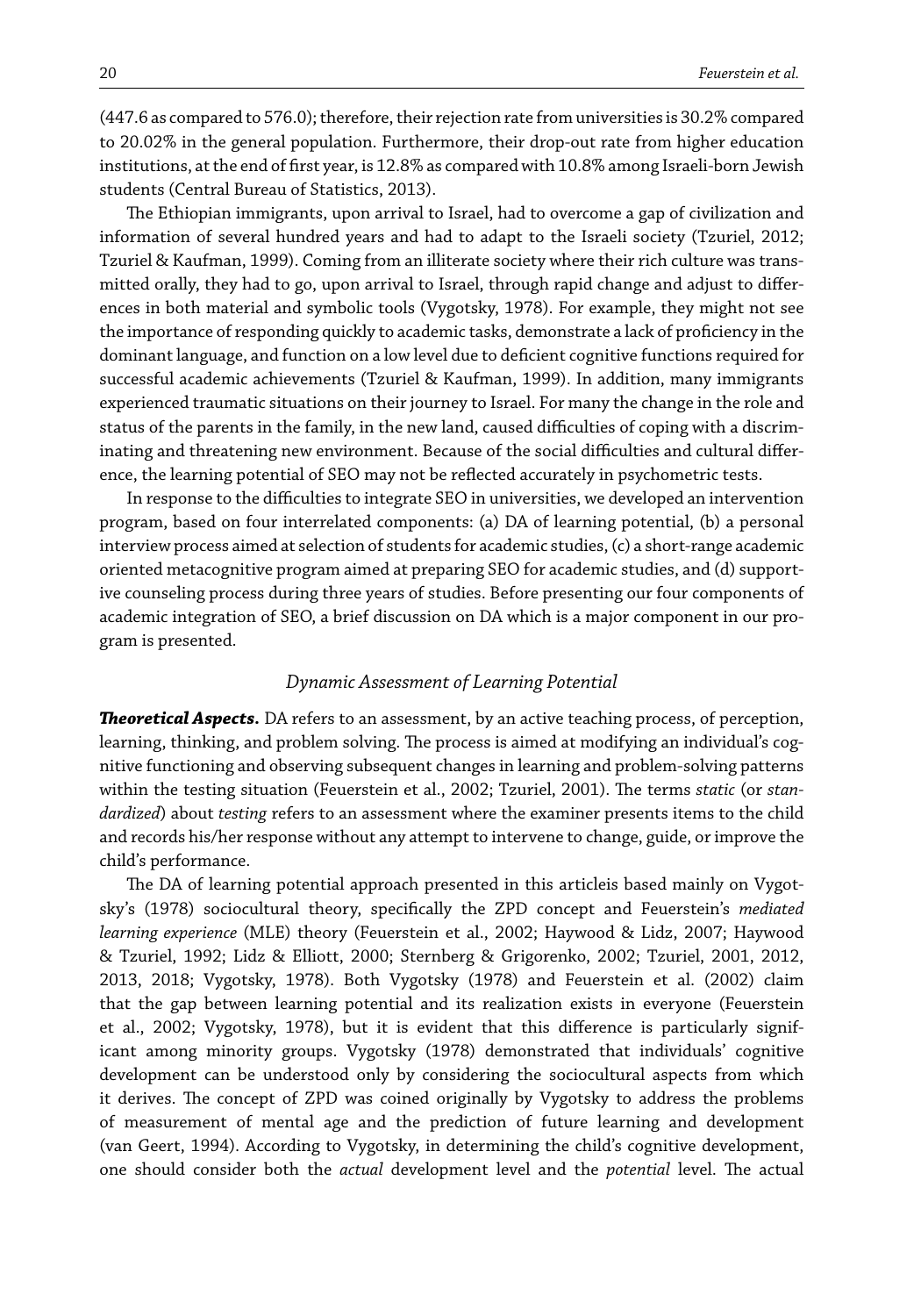level can be measured by observing the child's independent problem solving without any guidance or help, much like the static standardized testing approach, whereas the potential level can be observed after the child has been mediated how to perform, as is done in DA.

DA has been motivated by the inadequacy of conventional static tests to provide accurate information about the individual's learning ability, specific deficient functions, change processes, and mediation strategies that are responsible for cognitive modifiability. While static tests measures focus on manifested level of one's performance relative to his/her age-related group, DA is focused on change processes and the mediation strategies required to actualize the learning potential. DA produces change in the examinee—within the testing situation and assesses the implementation of learned strategies and cognitive principles in progressively more difficult problems. The learner's level of performance after mediation points to the individual's ability to benefit from mediation and provides more accurate indications about future treatment procedures and the prognosis of academic success. For a more detailed discussion see Tzuriel (2000, 2001, 2012).

The need to develop DA tests has emerged because of criticism on static standardized tests and the difference in the type of questions asked by DA as compared with standardized testing. The main criticism was focused on (a) the bias of standardized tests toward minority groups, (b) selective administration procedures of children coming from low socioeconomic level, (c) lack of consideration of motivational, emotional, and personality factors that affect academic performance, (d) lack of information on learning and meta-cognitive processes that affect academic performance, and (e) inadequate recommendations on remediation processes, specific interventions strategies, and prescriptive teaching (Tzuriel, 2000, 2001, 2012).

*Research Aspects of DA.* Previous studies indicate that static testing is limited for identifying the learning potential of individuals coming from minority or culturally different groups and that DA reflects more accurately their learning potential (Feuerstein et al., 2002; Guthke, 1993; Sternberg & Grigorenko, 2002; Tzuriel, 2001, 2012; Vygotsky, 1978). Feuerstein et al. (2002) made a clear distinction between *culture difference* and *culture deprivation*. Culturally different individuals, as compared with children of mainstream culture, would show initial low performance on cognitive abstract tests but after a short intervention given within a DA procedure would improve their performance and narrow the gap with their counterparts of the mainstream culture. Culturally deprived individuals, on the other hand, are those who are deprived of mediation processes *within their own* culture. Consequently, they have a relatively reduced modifiability, which is attributed to insufficient mediation on a proximal level. Previous findings with SEO children and adolescents show that that they are culturally different but nor culturally deprived (e.g., Kaniel, Tzuriel, Feuerstein, Ben-Shachar, & Eitan, 1990; Tzuriel, Haywood, & Mandel, 2005; Tzuriel & Kaufman, 1999).

Several attempts have been made in the last three decades to develop and apply DA measures with minority and culturally different populations. In the United Kingdom, Gupta and Coxhead (1988) developed DA measures for evaluation of Asian children's learning efficiency. Other measures were developed by Guthke (1993) in Germany and by Hamers, Hessels, and Van Luit (1991) in the Netherlands. Previous studies with minority and culturally different children have shown that DA provides information different from standardized tests. Guthke and Al-Zoubi (1987) compared a sample of 200 Grade 1 children in Germany to a comparable Syrian sample on both a static measure—the Raven's Colored Progressive Matrices (RCPM; Raven,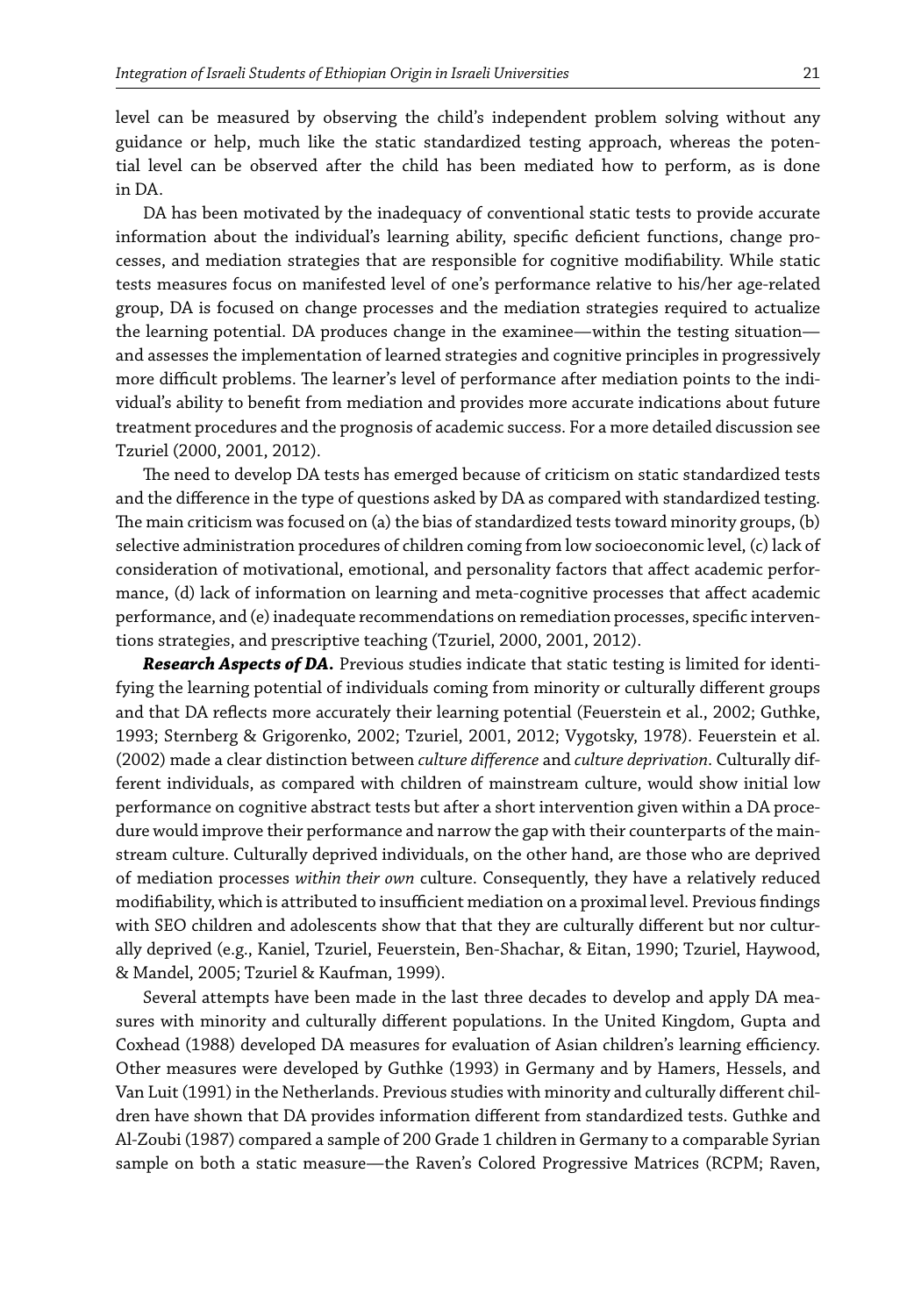1956)—and a DA measure. The findings showed that the German children scored significantly higher than did the Syrian children. However, after a training phase, there was only a slight difference between the two groups. These results were interpreted as an indication that both ethnic groups have the same intellectual endowments. Similarly, Hessels and Hamers (1993) reported that although minority children scored significantly lower than Dutch children on learning potential tests, the differences were markedly smaller than with IQ tests. In South Africa, Skuy and Shmukler (1987) and Shochet (1992) used the Learning Propensity Assessment Device (LPAD) (Feuerstein, Rand, & Hoffman, 1979) and other psychometric tests with groups of children and students of Indian, Black, and "colored" origin. Skuy and Shmukler (1987) reported that although mediation was not generally effective in producing change on transfer measures, it was effective with a subgroup of colored high-academic status students. The group that benefited most from mediation was the high academic-status colored students. Shochet (1992) investigated the predictability of success in the 1st year of studies in the university using indices of cognitive modifiability taken before admission on a disadvantaged student population.The findings showed significant prediction among "less modifiable" students but not among the "more modifiable" students (modifiability was measured by DA prior to start of the studies). It was surmised that the less modifiable students are less susceptible to being modified during the 1st year, either by direct exposure or by MLE.

In a study by Tzuriel and Kaufman (1999), a group of first-grade immigrants of Ethiopian origin in Israel were compared with a group of Israeli-born children on the RCPM and on two DA measures: The Children's Analogical Cognitive Modifiability (CATM; Tzuriel & Klein, 1985), and the Children's Inferential Thinking Modifiability (CITM; Tzuriel, 1992) tests. There were significant group differences on the RCPM and on the pre-teaching scores of both DA measures, indicating superiority of the Israeli-born comparison group. However, after a short but intensive teaching process of about half an hour in each DA measure, the Ethiopian group narrowed the gaps and performed at about the same level on post-teaching and transfer tasks. It should be emphasized that for the children of Ethiopian origin, the mental activities of the DA measures are new and have no similarity to the type of activities practiced or transmitted in their culture. The lack of significant differences on the transfer items indicates that the children of Ethiopian origin could benefit from the mediation given to them, internalize the rules, and use them efficiently in the transfer items. The fact that the children of Ethiopian origin have changed their performance after a relatively short mediation phase can be attributed to the previous cultural "bedrock" of mediational processes that enable them to benefit from the mediation given within the DA context. One of the most dramatic changes was on the Classification subtest of the CITM. All children were asked to classify a set of 24 cards representing six categories (i.e., clothes, animals, furniture, shapes, means of transportation, and plants). The test includes a pre- and post-teaching phase with a short-term teaching phase of 1–2 minutes in which the principle of classification was explained. The findings showed that the children of Ethiopian origin improved their score from 0.70 to 9.00, as compared to a small improvement in the Israeli-born children from 10.20 to 12.00 (maximal score). Although these findings should be taken cautiously because of the differences in standard deviations (*SDs*) and the ceiling effect, they nevertheless indicate very substantial differences between the two groups in their basic approach to the Classification task. It seems that the initial performance of children of Ethiopian origin was due to their lack of familiarity with classification tasks rather than with lack of ability. The fact that such a simple mediation with the task immediately changed their functioning raises serious questions about administration of unfamiliar tasks with culturally different children without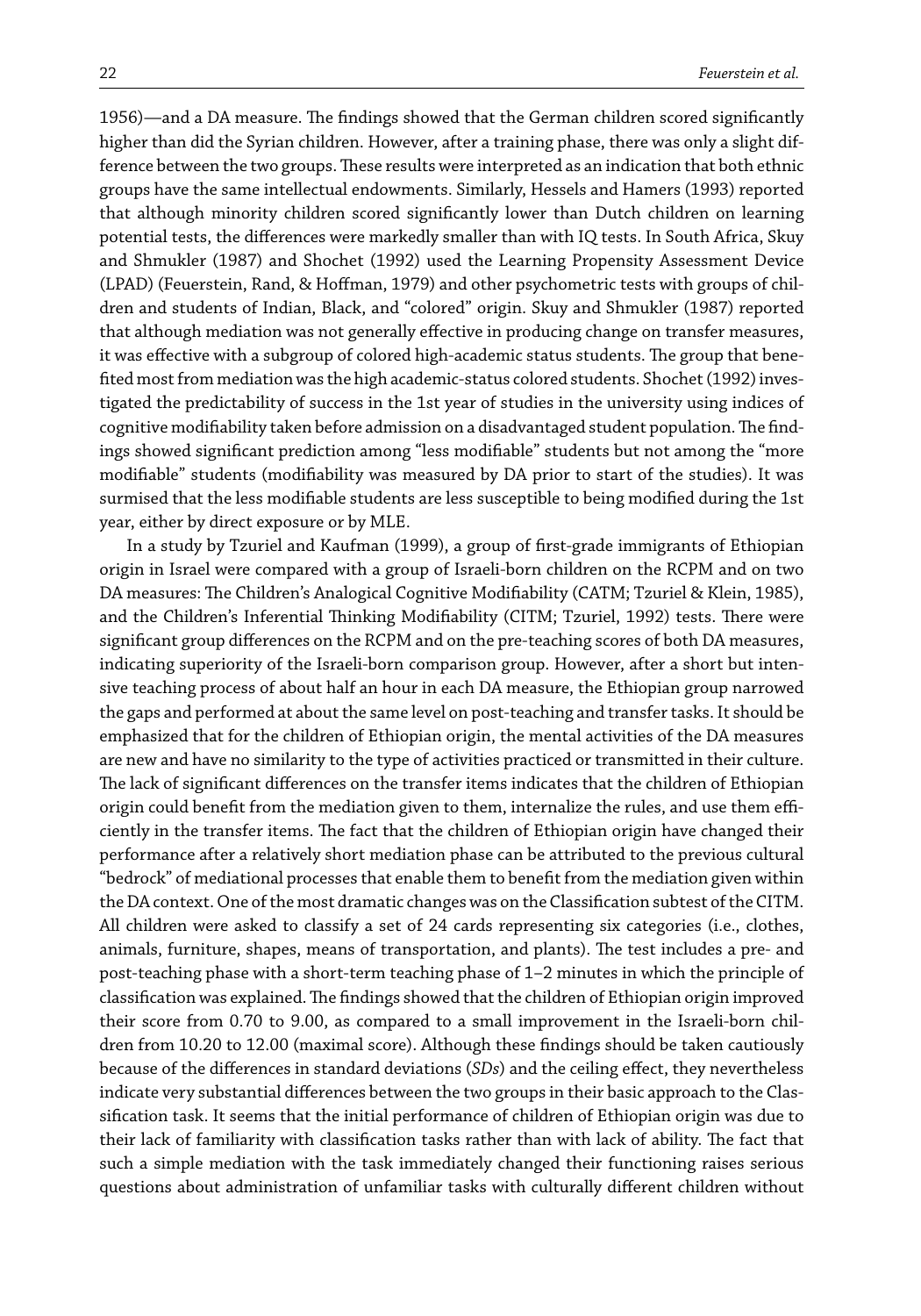looking carefully into the children's cultural background. Sometimes simple attempts to clarify a rule or teach an unfamiliar strategy can change the children's performance in a meaningful way.

Similar drastic changes following a DA procedure was reported by Sternberg et al. (2002) on a sample of Tanzanian children in grades 2–5 who were assigned to experimental and control groups. Children in the experimental group were administered a battery of DA and static tests, whereas the control children received the pretest and posttest without the in-between teaching that the experimental group received. The authors showed, as expected, dramatic changes in performance because of teaching given in the DA measures. The findings showed that on tasks of Syllogisms, a Sorting Task, and Twenty Questions, given in a dynamic way, the children improved 117%, 111%, and 220%, respectively.

### *Intervention for Academic Integration in Universities of SEO*

The Intervention for Academic Integration in Universities of SEO is based on four equally important components as described below. Because of the central role of the intervention and the DA procedure used within the intervention we specifically describe it in the introduction section. It should be noted that the intervention for academic integration in universities of SEO is more than a technique for screening but rather a holistic approach that includes synergistically selection of students using a DA approach followed by cognitive and metacognitive intervention procedures.

*Dynamic Assessment: The Learning Propensity Assessment Device (LPAD).* The LPAD is composed of a set of DA measures where the examiner intervenes during testing to assist the examinee to use effective cognitive strategies, rules, and behaviors to arrive at the correct response. In its test-teach-test version, the examinee is given a pre-teaching test followed by mediation (teaching) phase and parallel post-teaching test. The tasks are constructed to permit learning processes. The tasks do not tap specific contents but rather relate the general cognitive aspects (i.e., cognitive functions) that are responsible for success or failure. Most tasks are constructed to be sensitive to change through variation of task complexity and abstractness. In a typical task, the examinee is taught a problem using a mediational style and the application and transfer of learning of rules, principles, and strategies to other problems examined. A detailed description of the main characteristics can be found in Feuerstein et al. (2002). For the current study, we used three tests from the LPAD (see Method).

*The Interview Process.* The interview process and the outcome decision were based on four elements: DA scores provided to the interviewer before the interview, psychometric and "Bagrut" (matriculation) $^5$  test scores, assessment of motivation and personality resources, and the coherence between the students' test scores and the choice of university department. Each candidate was interviewed by an experienced interviewer for about 30 minutes. A consultation of two interviewers was carried out in cases of doubtful recommendations.

*Academically Oriented Metacognitive Course.* The course was constructed specifically for preparing students for academic life and was administered for 40 hours in a period of two weeks. The course is based on a synthesis of instruments from the Instrumental Enrichment program (Feuerstein, Feuerstein, Falik, & Rand, 2006) and a set of metacognitive skills required for success in academic life. For each topic, there was a specific activity on selected pages from the Instrumental Enrichment program. Students were taught how to control impulsivity (e.g., using Word Organization, Organization of Dots from the Instrumental Enrichment program), understand the deficient cognitive functions in the input, elaboration, and output phases of the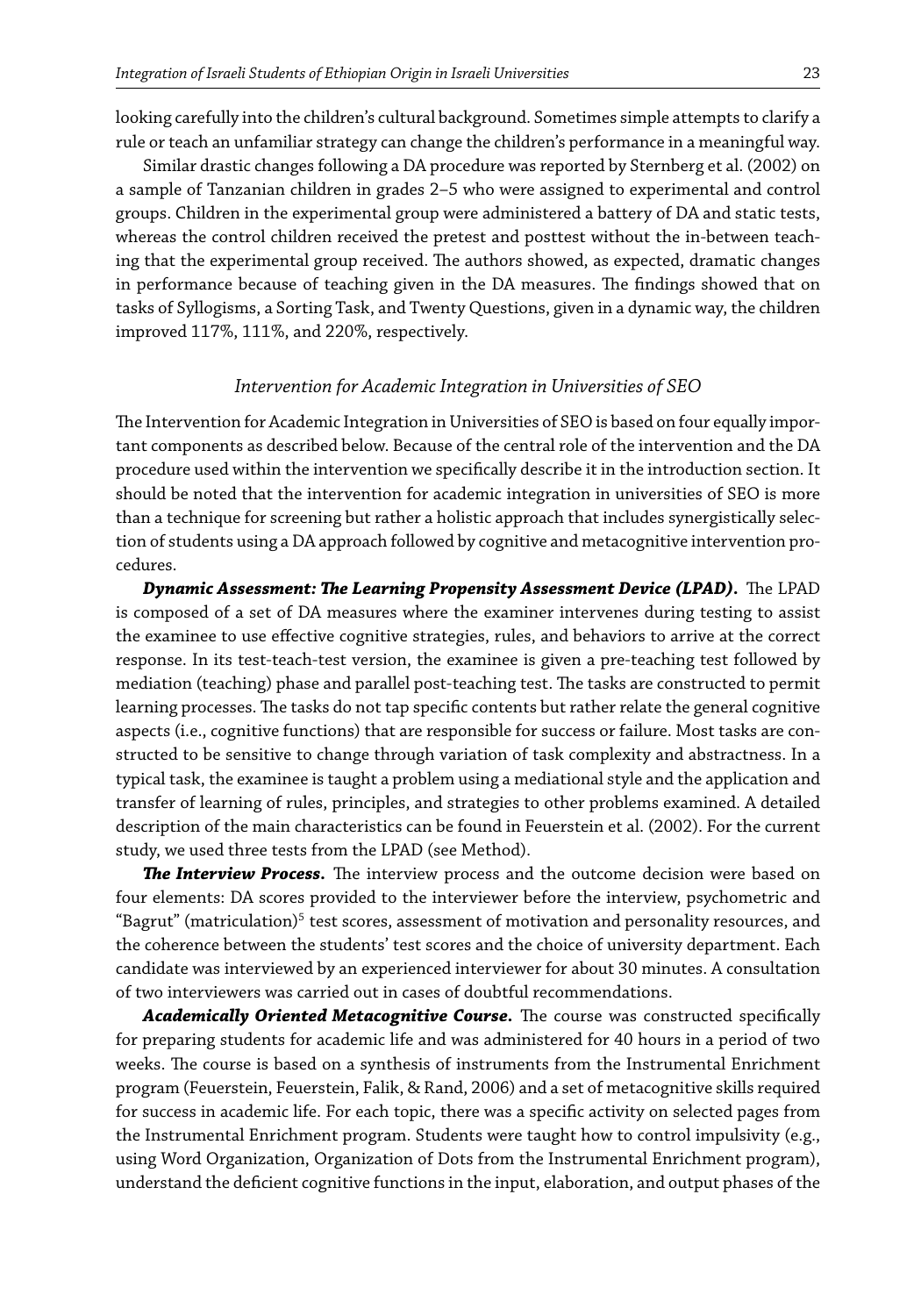mental act, specific memory strategies (e.g., Rey's Complex Figure, 16Words), the model of MLE, interpersonal communication (e.g., Instructions), analysis of informative and scientific verbal texts, comparison processes and decision-making (e.g., Comparisons), planning and organization strategies (e.g., Organization of Dots), time management (e.g., Temporal Relations), data collection techniques (e.g., Distribution, Diagrams), and problem-solving models.

*Counseling and Support.* All candidates received individual support throughout their studies in the university. The support, tailored for each student, was composed of individual lessons, planning and writing articles, and preparation for examinations. Most students received between 2 to 3 hours of individual lessons a week during the first year of studies. In the following years about a third of the students received (by request) between 2 to 3 hours of individual lessons a week. It should be noted that the universities provide a similar counseling and support to SEO that are not part of our intervention. All SEO received a full scholarship from the Ministry of Immigration.

#### *Goals of the Study*

The social implications of academic success of Israeli SEO are of great importance for their integration in Israeli society. There is a need to break down the barrier of the psychometric tests that serves as an "entry ticket" for admission to the university and especially to prestigious departments. Furthermore, DA practices create an atmosphere that should encourage higher education institutions to look for culturally fair alternatives to the psychometric exam. Other possible consequences are building professional and academic leadership among Israelis of Ethiopian origin and changing the self-image of SEO in terms of their ability to integrate at senior professional levels. These broader consequences, however, will be examined in the long run and are not within the scope of the current study.

The main goal of the current study was to demonstrate that an intervention based on selection of SEO by DA and personal interview accompanied by a short metacognitive intervention program and counseling and support has the potential to facilitate student's academic success in prestigious university departments. The level of success was measured by three criteria: (a) the dropout rate of SEO in the program at the end of the first year of studies as compared with dropout national rate of Jewish students, (b) completion of studies on time (as defined by the universities, i.e., between 3 to 5 years depending on the department) compared to the national rate, and (c) the grade point average (GPA) scores at the end of the first and third year in their bachelor's degree program of study. Our basic assumption is that the DA approach makes it possible to overcome some of the cultural limitations by providing mediation to cope with cognitive, situational, motivational, and attitudinal factors that are responsible for the relatively low cognitive performance of students in non-Western communities. Other goals were to explore whether the GPA scores of SEO could be predicted by either the DA or the psychometric scores and whether there is a difference in GPA of SEO studying in departments of different prestige.

One of the methodological problems we faced was that we could not have a conventional control group of SEO that is accepted to the university without receiving the intervention. Universities do not want to accept students if their psychometric test scores do not fulfill the requirement of high psychometric score, especially in departments of high prestige (e.g., medicine, computer sciences, psychology, engineering). They agreed, however, to accept SEO who received our intervention based on experimental pilot. To overcome this limitation, set up by universities, we used a comparison group of the whole population of SEO studying in Israeli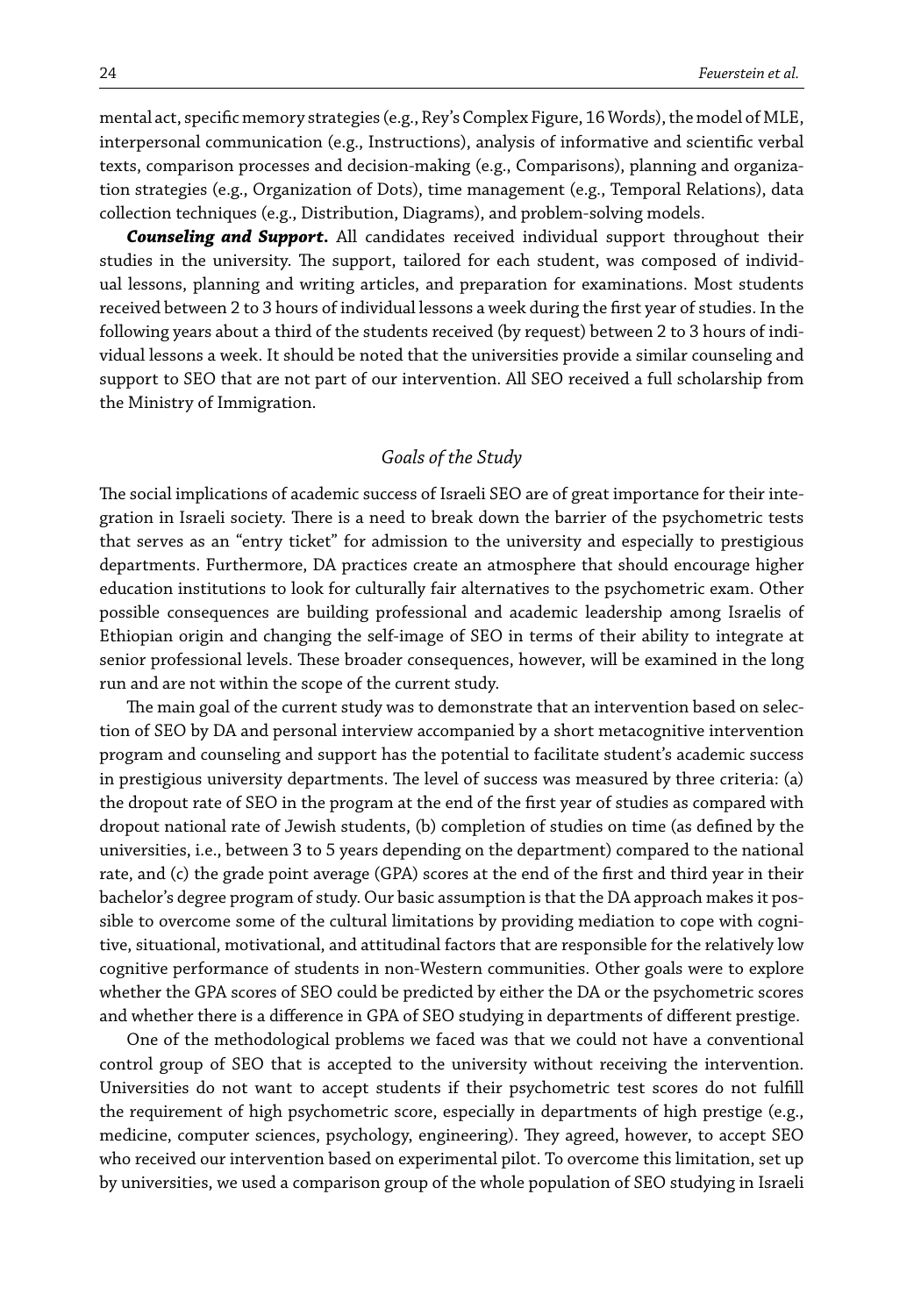universities (Population Group) who were accepted to the universities outside of our intervention (students in our experimental pilot sample were excluded from the population sample). Data on the population group were analyzed for us by the Central Bureau of Statistics (CBS) which is a national bureau in Israel and were compared to data gathered on the experimentalpilot group that received the intervention.

## **METHOD**

#### *Participants*

Candidates from the Ethiopian community were invited to apply to two universities after assessment and intervention developed at the Feuerstein Institute during seven academic years— 2010/2011 to 2016/2017. SEO were defined as students who were born or their parents were born in Ethiopia. The intervention included a screening process that contains DA using the LPAD (Feuerstein et al., 2002), a personal interview, a short academically oriented metacognitive program supported by Instrumental Enrichment contents (Feuerstein et al., 2006), and a supporting counseling process throughout their studies (see description above). The basic condition for applying for the program was an average matriculation score of 85 and above. As of the 2016/2017 academic year, the minimum psychometric score for submitting applications to the program is 400. Following the assessment and the interview, the candidates received a notice of acceptance or rejection. For some, acceptance was conditional on choosing a different field of study that is more suited to their abilities. After placing an advertisement in the press, 665 students contacted the Feuerstein Institute, and 174 (26%) were accepted to the program. This group was labeled as experimental-pilot group. The dropout percent of the experimentalpilot group was compared to the population of all Israeli Jewish students and to the SEO population group studying in universities (*n* = 952) who completed their bachelor's degree at the same period of the study (2010–2017). In addition, we compared the prediction of GPA by psychometric score in both the experimental SEO sample (*n* = 174) and the SEO population group studying in universities during the same years of study.

#### *Instruments*

*Learning Propensity Assessment Device (LPAD).* The LPAD is a DA set of instruments, each includes pre-teaching, teaching, and post-teaching test. For the current study, we chose three tests: Numerical Progression, Organizer and Verbal Analogies.

The Organizer test consists of problems that require hypothetical thinking in the verbal domain. In each item, the student is presented with a series of statements or premises. Each statement provides part of the information required in organizing and placing objects in positions relative to one another. The location of each item is not precisely specified within any single statement and must be inferred from data presented about the position of other items or the position of a given item relative to others. An example of a problem from the Organizer test is presented in Figure 1.

Tasks vary in their level of complexity in terms of the number of items to be organized (from 3 to 8) and the level of inference required (e.g., negative statements and number of eliminated objects). The strategies and rules required for solving these tasks remain constant. This test requires a moderate to high level of abstract representation and hypothetical inferential thinking. The Organizer test is composed of 14 parallel items for the pre- and post-teaching tests; items increase in level of complexity and difficulty. For the teaching phase, two items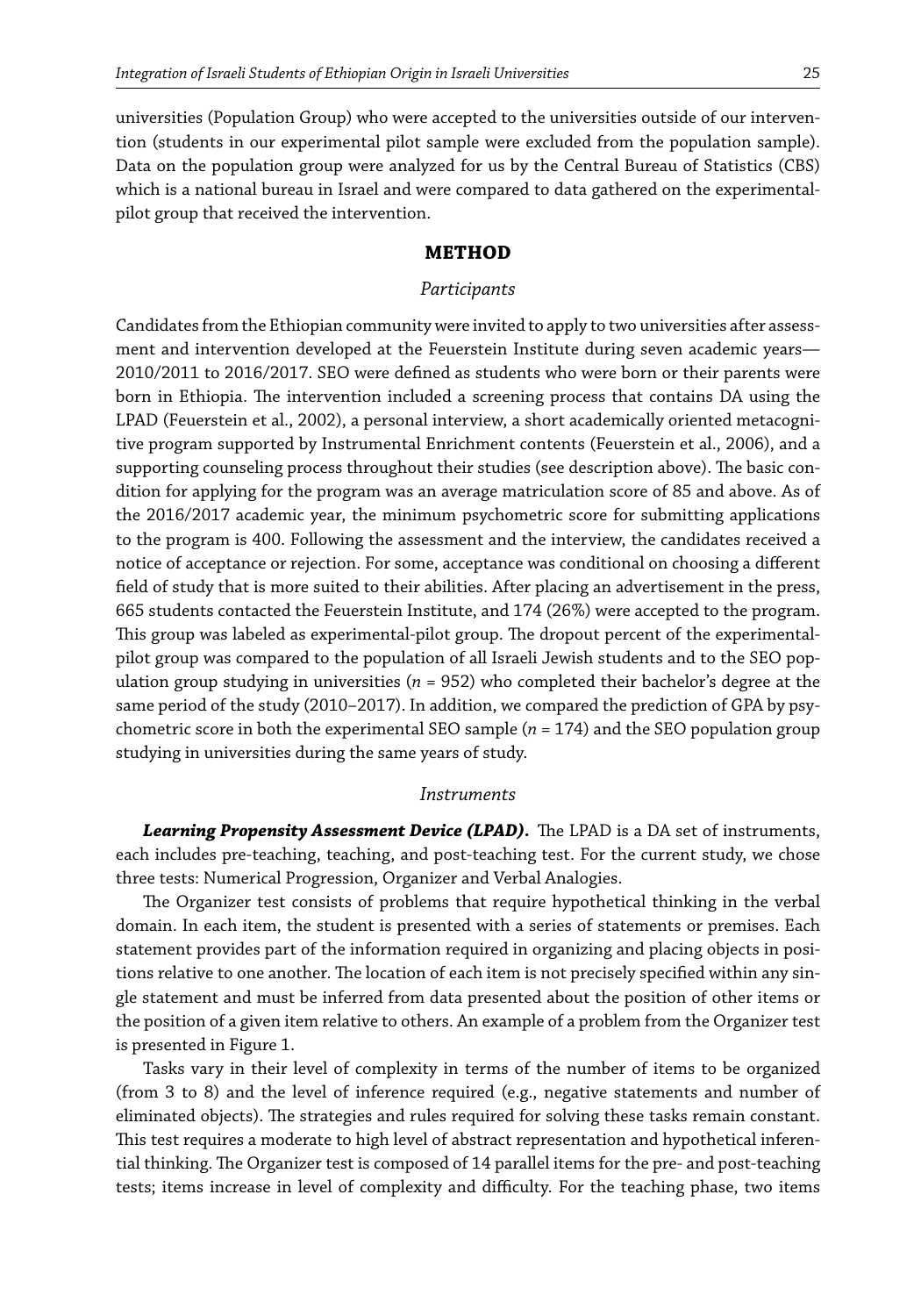15. Place the six liquids in the appropriate bottles.

- A. In bottles 1, 2, 4, 5, and 6 are Beer, Oil, Soda, Vinegar, and Wine.
- B. B. In bottles 1, 2, 3, 5, and 6 are Beer, Juice, Oil, Soda, and Wine.
- C. C. The Wine and Oil are in bottles 1 and 6.
- D. D. The Beer is beside the Oil, but Not beside the Vinegar. The solution is:

| 2 | n | b. | 6 |
|---|---|----|---|

**FIGURE 1.** Example of an item from the Organizer test.

of medium level of complexity were used. Cronbach-alpha reliability coefficients received in a group DA for the pre- and post-teaching phases were .73 and .87, respectively (Tzuriel & Alfassi, 1994). Cronbach-alpha reliability coefficients based on the current sample for the pre- and postteaching phases were .86 and .78, respectively.

The Numerical Progression Test is a DA measure aimed at assessing the cognitive modifiability in a numerical domain. The test's goals are to assess the examinee's capacity to understand numerical relationships, define them as rules, and apply the rules in constructing new information. The Numerical Progression Test is composed of a set of problems requiring completion of a series of numbers. An example of an item is: 4-8-7-14-13-26-25- \_\_- \_\_. To solve the problem, the examinee must understand the rules of the numerical progression. In the teaching phase, the examinee is encouraged to formulate and state the rule by which the answers were achieved. The examiner teaches relationships that are not understood. The Numerical Progression Test is composed of 15 parallel items for the pre- and post-teaching tests; items increase in level of difficulty. For the teaching phase five items of medium level of difficulty were used. Cronbach-alpha reliability coefficients based on the current sample for the pre- and postteaching phases were .81 and .91, respectively.

The Verbal Analogies test is composed of a set of classical verbal analogies. In each analogy, the examinee is presented with a pair of related words and four pairs of words out of which only one contains the same relationship as the first pair; e.g., Furniture – Chair: 1. Flower – Tree, 2. Chair–Table, 3. Clothes – Dress, 4. House – Garden. The Verbal Analogies test is composed of 15 parallel items for the pre- and post-teaching tests; items increase in level of difficulty. For the teaching phase five, items of medium level of difficulty were used.

#### *Process*

All candidates who applied to the program went through a screening process which contained DA (using the LPAD tests) and a personal interview (see above). The LPAD tests were administered in a group format by experienced examiners over a 9–12-hour period. The screening phase was followed by a short intervention phase of Academically Oriented Metacognitive Program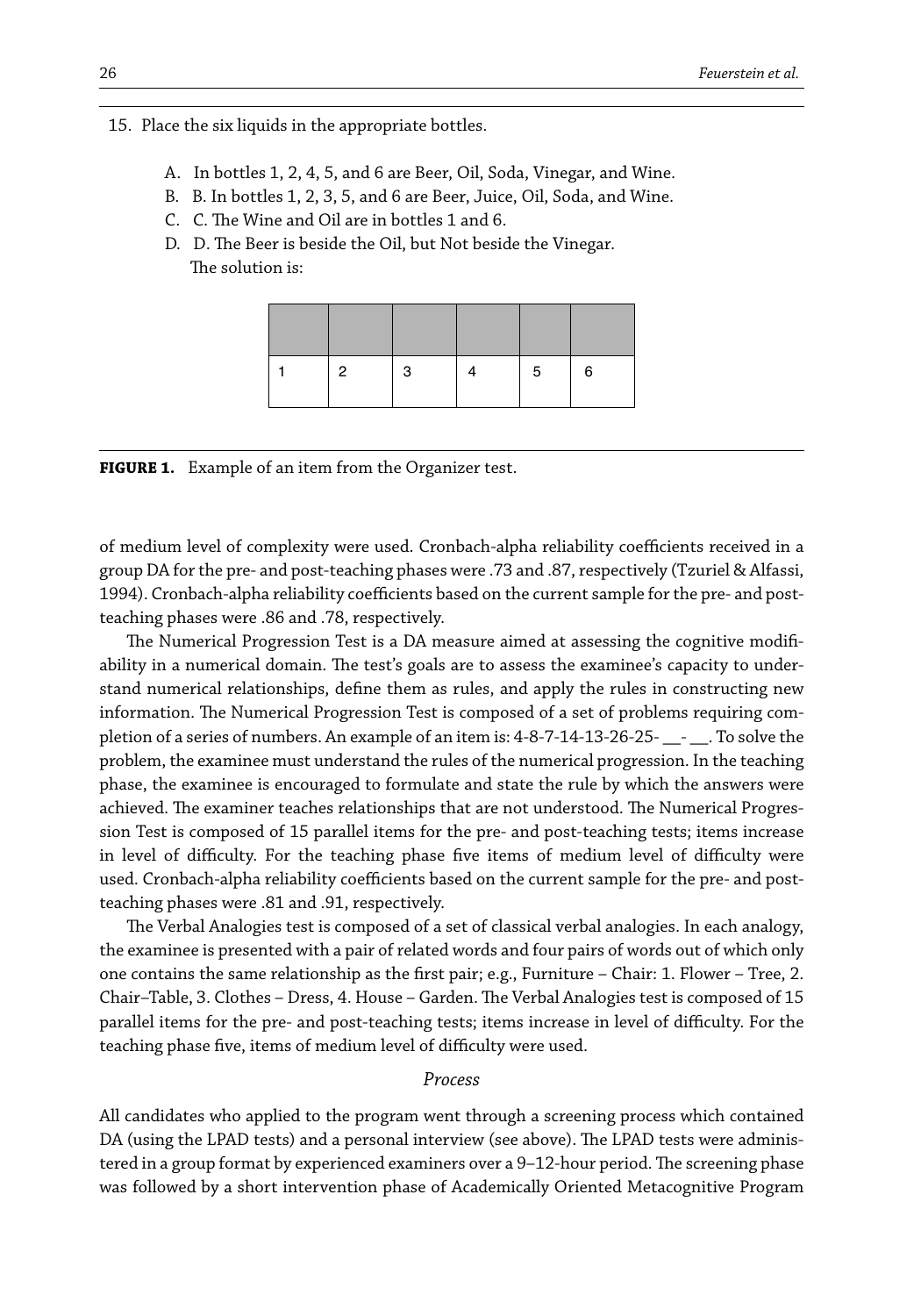which included 40 hours of learning of a blend of metacognitive and cognitive skills. In addition, all students received counseling by senior staff at the Feuerstein Institute and were assigned a coordinator to accompany and support them throughout their years of studies. For each student, a psycho-educational report and suggestions for specific departments were given. GPA scores were collected at the end of each academic year. Data was gathered during seven cohorts during the academic years 2010/2011 to 2016/2017.

## **RESULTS**

## *Preliminary Analysis of Data*

The DA findings of the students accepted, showed significant improvement from pre- to postteaching,  $F(1,172) = 153.05$ ,  $p < .001$ ,  $n^2 = .47$ , thus indicating high learning potential. The DA scores served the interviewers in the following interview of candidates. The psychometric mean score of SEO experimental group was significantly lower (*M* = 514.04, *SD* = 78.12) than the national average of all students (*M* = 637.53, *SD* = 54.86). However, the SEO experimental matriculation average score was higher (92.91) than the national average (82.00). The DA data of the students is displayed in Table 1.

The findings of the LPAD show that except for Verbal Analogies (see Table 1), in Numerical Progression and Organizer tests, the post-teaching scores are significantly higher than the preteaching scores.

## *Number of SEO in Departments of High, Medium, and Low Prestige Level*

One of the indicators of integration of SEO in society is the level of prestige of the department chosen for study. The university departments were divided into three levels of prestige based on the psychometric score required for student acceptance (high  $- \leq 699$ , medium – 650–698, low – 550–649). The distribution of SEO students in each level of department prestige in the experimental SEO and SEO population groups is presented in Table 2. A Chi-square analysis revealed significant group differences  $\chi^2(1, 1, 1, 128) = 69.2, p > .001$ , indicating that the percentage of

|      | Mean  | SD    | t        |
|------|-------|-------|----------|
| Pre  | 73.31 | 11.37 | 12.37*   |
| Post | 82.90 | 9.17  |          |
| Pre  | 56.06 | 21.03 | $20.73*$ |
| Post | 83.28 | 13.26 |          |
| Pre  | 87.92 | 13.11 | $6.43*$  |
| Post | 94.46 | 7.95  |          |
| Pre  | 75.73 | 15.14 | $-1.17$  |
| Post | 74.13 | 14.92 |          |
|      |       |       |          |

**TABLE 1.** LPAD Scores (in Percent) of the Students Accepted to the Program

LPAD = Learning Propensity Assessment Device; *SD* = standard deviation.  $*_{p}$  < .001.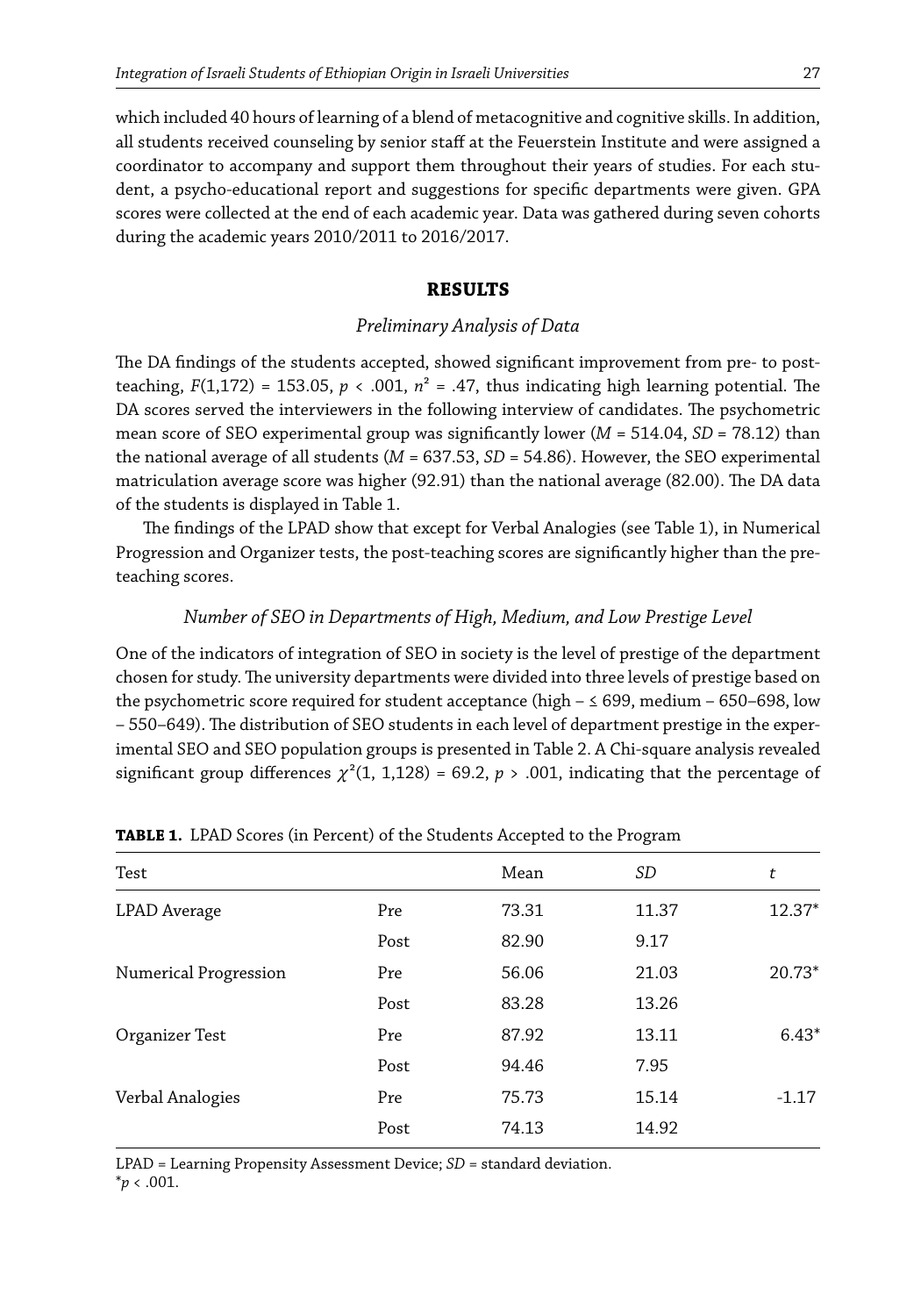| Prestige | Population (%) | Experimental (%) |
|----------|----------------|------------------|
| High     | 228 (23.89)    | 86 (49.42)       |
| Medium   | 305 (31.97)    | 64 (37.78)       |
| Low      | 421 (44.13)    | 24 (13.79)       |
| Total    | 954 (100)      | 174 (100)        |

**TABLE 2.** Distribution of Students According to Level of Department Prestige Among SEO in the Population and in the Experimental Group

*Note.* SEO = students of Ethiopian origin.

experimental SEO students in the high prestige departments was higher than that in the SEO population and vice versa the number of experimental SEO students in the low prestige group was lower than that in the SEO population. From a total of 174 students who began the program, 71 have gone on to study natural sciences and engineering (including 12 in medicine), and 103 have gone on to study humanities and social sciences (including 27 in Law and 8 in Psychology). In addition, 80 students have already completed (at the end of 2016/2017 academic year) the undergraduate degree requirements. No significant differences in GPA were found among experimental Should be SEO pursuing programs in departments of different prestige levels, *F*(2,170)  $= .74, p = .84.$ 

# *Comparison of Average Psychometric Score in the Experimental SEO and the General Population*

The average psychometric scores at every prestige level were compared to the average psychometric scores of the general population at each prestige level and in the whole sample (per Central Bureau of Statistics, 2014 $^6$ ). The findings indicate that the average psychometric scores of the general population at each prestige level as well as in the total group was significantly higher than the scores of the experimental SEO (see Table 3).

| Population |        |       |        | SEO Experimental |           |  |
|------------|--------|-------|--------|------------------|-----------|--|
| Prestige   | Mean   | SD    | Mean   | SD               | t         |  |
| Total      | 637.53 | 54.86 | 514.03 | 78.12            | $24.12**$ |  |
| High       | 673.08 | 33.22 | 545.45 | 74.04            | $18.10**$ |  |
| Medium     | 605.21 | 37.80 | 487.80 | 64.52            | 13.66**   |  |
| Low        | 547.63 | 46.84 | 423.17 | 43.34            | $9.59**$  |  |

**TABLE 3.** The Psychometric Average Score of Experimental SEO Compared With the Average Score of the Population in Each of Department Prestige Level

*Note*. SEO = students of Ethiopian origin; *SD* = standard deviation.

\*\* *p* < .001.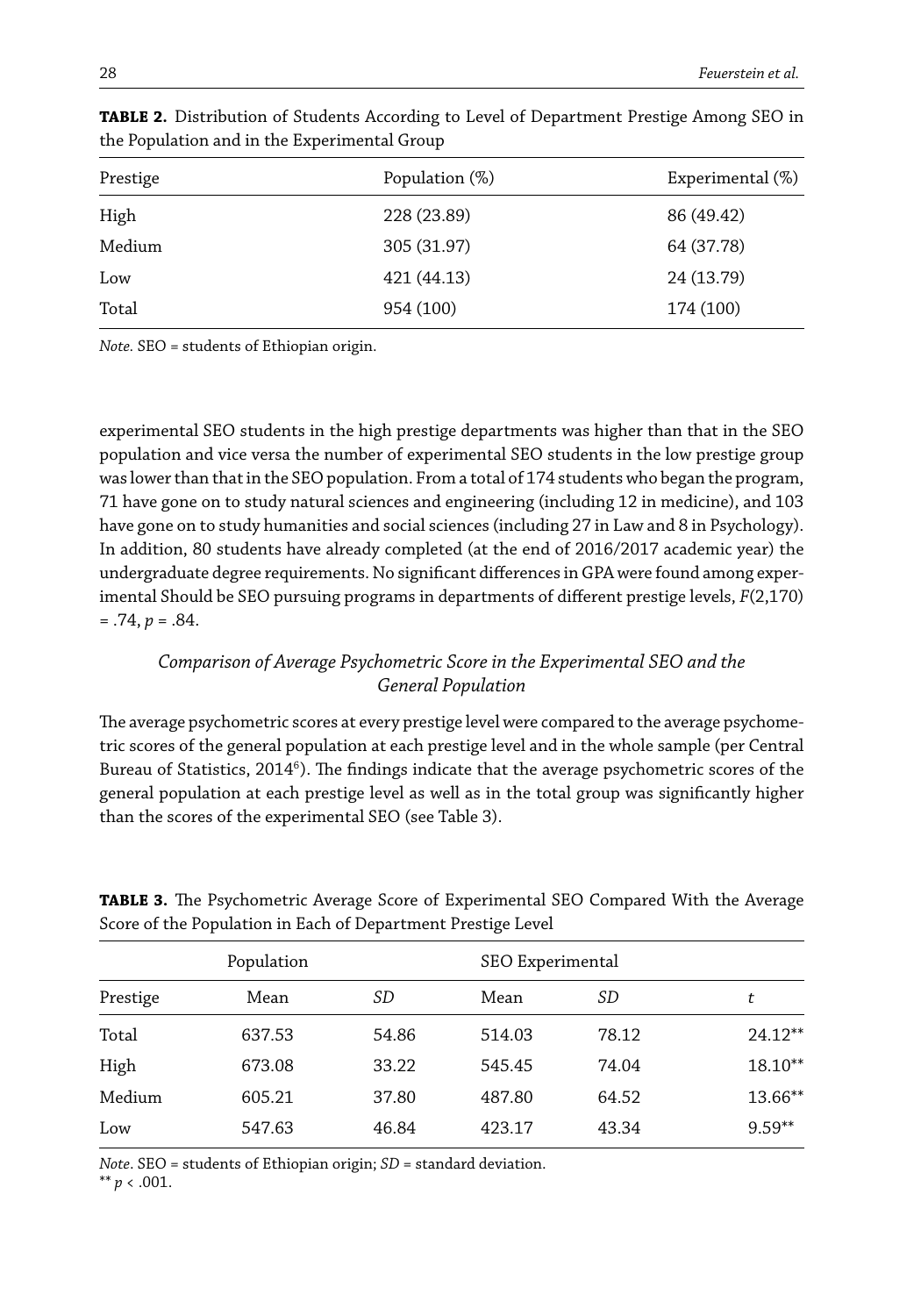#### *Dropout Rate*

Out of all experimental SEO who began their studies at the university (*N* = 174), only 4.6% withdrew after the first year as compared with 10.8% of the national Jewish population and 12.8% among SEO population in all universities (Central Bureau of Statistics, 2016). No significant differences were found in our sample between dropped-out and continuing students in the psychometric test, *F*(1,169) = .002, *p* = .97 or in the matriculation average grade, *F*(1,153) = .39, *p* = .53.

### *Completion of Studies on Time*

Among all the experimental SEO who began their studies since 2010, 77% (*N* = 89) completed their studies on time, compared to 39.5% among SEO who are not in the program, and 57.7% in the general population (Central Bureau of Statistics, 2018, 2019).

#### *Prediction of GPA Scores by Psychometric and DA Scores*

The GPA average of SEO in our experimental sample who completed their bachelor's degree was 80.66 (*SD* = 7.18, *N* = 80). To examine the prediction of GPA by psychometric score we applied two regression analyses, where the first criterion variable was first-year GPA and the second was three-years GPA. The predictive variables were cognitive modifiability index generated from the LPAD scores and psychometric scores. Students' cognitive modifiability scores were computed for each of the LPAD measures (i.e., Numerical Progression, Organizer and Words Analogies) by means of a regression analysis. A cognitive modifiability index was computed for each score. The cognitive modifiability index was computed by means of regression analysis in which the residual score on post-teaching was extracted after controlling for the pre-teaching score of the dynamic test. In other words, the residual of the post-teaching score was computed after controlling for the explained variance of the pre-teaching score; the residual values represent the unexplained variance left after subtracting the variance contributed by the pre-teaching score. This procedure is a better measure reflecting change than a simple gain score that has the disadvantage of possible ceiling effect and regression to the mean effect (Embretson, 1992; Tzuriel & Caspi, 2017). The findings of the regression analysis revealed that neither the prediction of first-year GPA, *R²* = .03, *F*(2,165)= 2.11, *p* = .12, nor the prediction of three-years GPA, *R²* = .03,  $F(2,77) = .98$ ,  $p = .38$ , were significant. For comparative reasons, we also computed the prediction of three-years GPA by psychometric score of the population of SEO studying in all Israeli universities (*n* = 954) during the years 2010–2017. This analysis, carried out specifically for the current study by the CBS, revealed a significant prediction,  $R^2$  = .10,  $F(1, 952)$  = 97.40,  $p < .001$ .

## **DISCUSSION**

The findings indicate that use of an intervention may be considered as a more effective mechanism of selecting and integrating students with deprived cultural backgrounds to the university than the standardized psychometric test that is typically used. The DA and the interview applied with candidates were found to be effective factors in the selection process that enables students to be admitted to the university and succeed. Our findings clearly show that much higher proportion of experimental SEO were accepted to prestigious academic departments than SEO in the population that did not participate in the program. Furthermore, the dropout rate of SEO of the experimental sample was lower (4.6%) than that in the general Jewish university students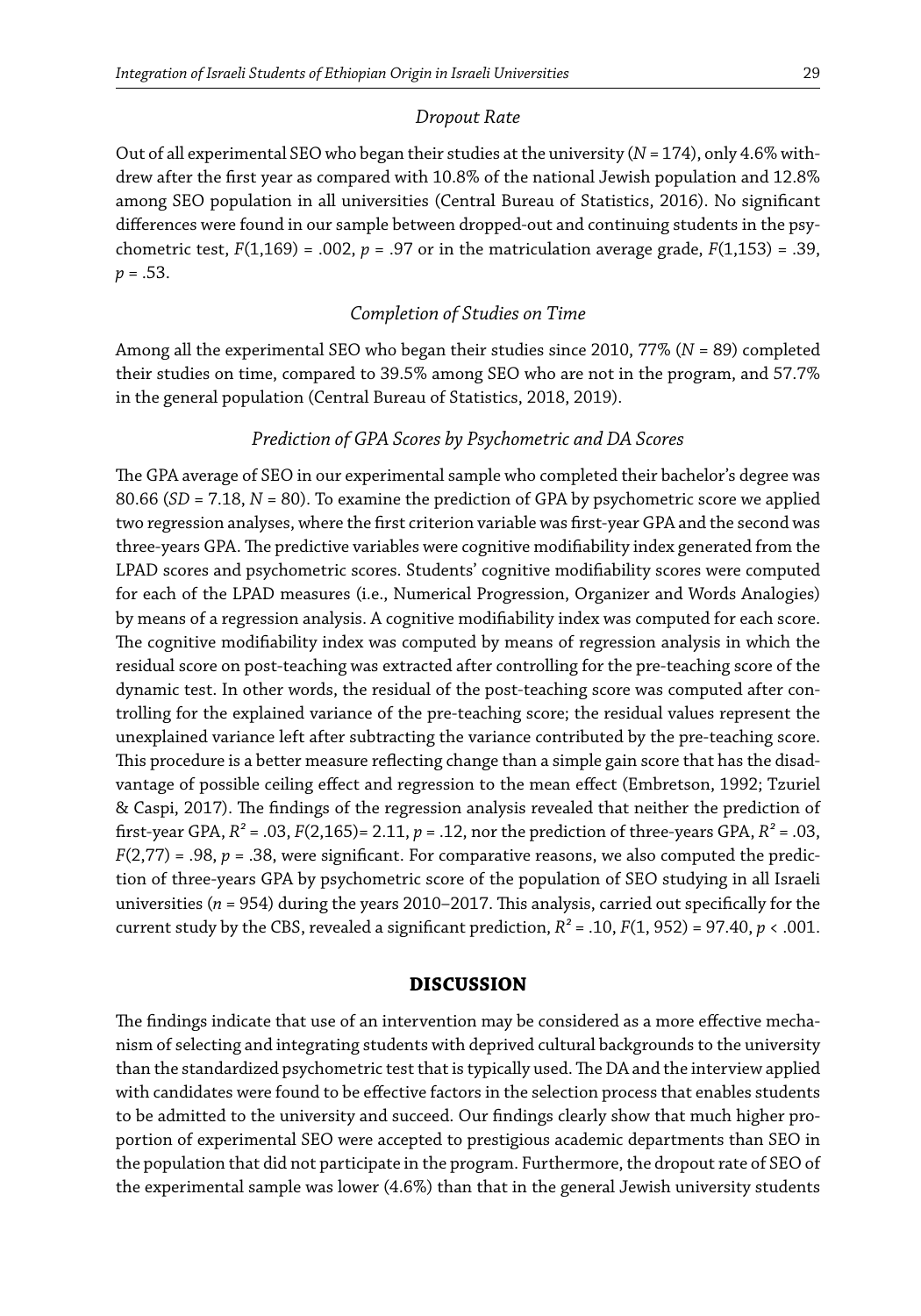(10.8%) and nonparticipating SEO students (12.8%), and the completion of studies on time was higher (77%) that of nonparticipating SEO (39.5%) and their students in the general population (57.5%). These findings were despite the fact that both groups of SEO received similar counseling and support component. Our findings indicate that the SEO have similar intellectual skills to succeed in academic studies as that of other students. It should be emphasized that the success of integrating the SEO is attributed to the combination of all components of the intervention rather than to one or another. These findings support Vygotsky's (1978) sociocultural theory and Feuerstein et al. (2002) structural cognitive modifiability theory according to which social and cultural factors act as major barriers for academic success of individuals coming from deprived social background. The conventional practice of using standardized tests as measures of learning ability is problematic mainly because we can infer the existence of learning only through its distant outcome (end-result) performance (Haywood & Lidz, 2007; Kozulin, 2011; Tzuriel, 2001). Our findings are compatible with Rey's (1934) concept of "educability." Educability refers to the individual's ability to benefit from learning experience. In his experiments on children, Rey demonstrated that repeated presentation of similar tasks with a simple feedback generated learning profiles that are more informative than the children's static scores on the same tasks.

The relatively lower dropout rate of SEO as well as their academic success place in question the popular long years of use of the psychometric test as a major instrument for accurate selection in Israel. It should be further emphasized that about half of the SEO in the current sample chose to study in high-prestige departments. Although the GPA scores of SEO in the current study were significantly lower than the rest of the students, they still managed to succeed in their academic studies.

The relatively low dropout rates of SEO in the program, alongside their high percentage of completing their studies on time, as compared with other students indicates, among other things, that use of DA for screening and placement of students could be an important alternative to the psychometric test in the selection process of the university. It should be emphasized that we made a clear differentiation between use of DA for selection of students and use of DA for prediction of GPA. The DA process was aimed mainly to help identifying students showing high cognitive modifiability and in general successful completion of their studies. Even though we analyzed the prediction of GPA by DA and psychometric data, we were aware of the fact that GPA scores could be determined by various intellective (e.g., cognitive ability, metacognitive strategies) and nonintellective (e.g., intrinsic motivation, sociocultural background) factors.

The findings showing significant prediction of the GPA by the psychometric score among the SEO population ( $R^2$  = .10,  $p \lt 0.001$ ) as compared with the prediction in the experimental SEO (*R²* = .03, *p* > .05) means that only 10% of the variance in GPA for the SEO population could be explained by differences in psychometric scores as compared with 3% in the experimental SEO. The significant prediction in the SEO population can be explained by the large number of subjects in the SEO population (*N* = 952). However, one cannot avoid asking the following important questions: (a) What causes the other 90% and 97% of GPA variance in the SEO population and SEO experimental sample, respectively? (b) When a psychometric score predicts significantly the GPA, what is necessary to defeat that prediction? (c) What factors influencing the unexplained variance can help to defeat the prediction in the explained variance? Possible answers might be indicated in the findings of the experimental SEO group showing that a selection process guided by cognitive modifiability criteria accompanied with a short metacognitive intervention and supporting counseling process may "diffuse" the relation between psychometric and GPA scores. Based on the theoretical perspectives of Vygotsky and Feuerstein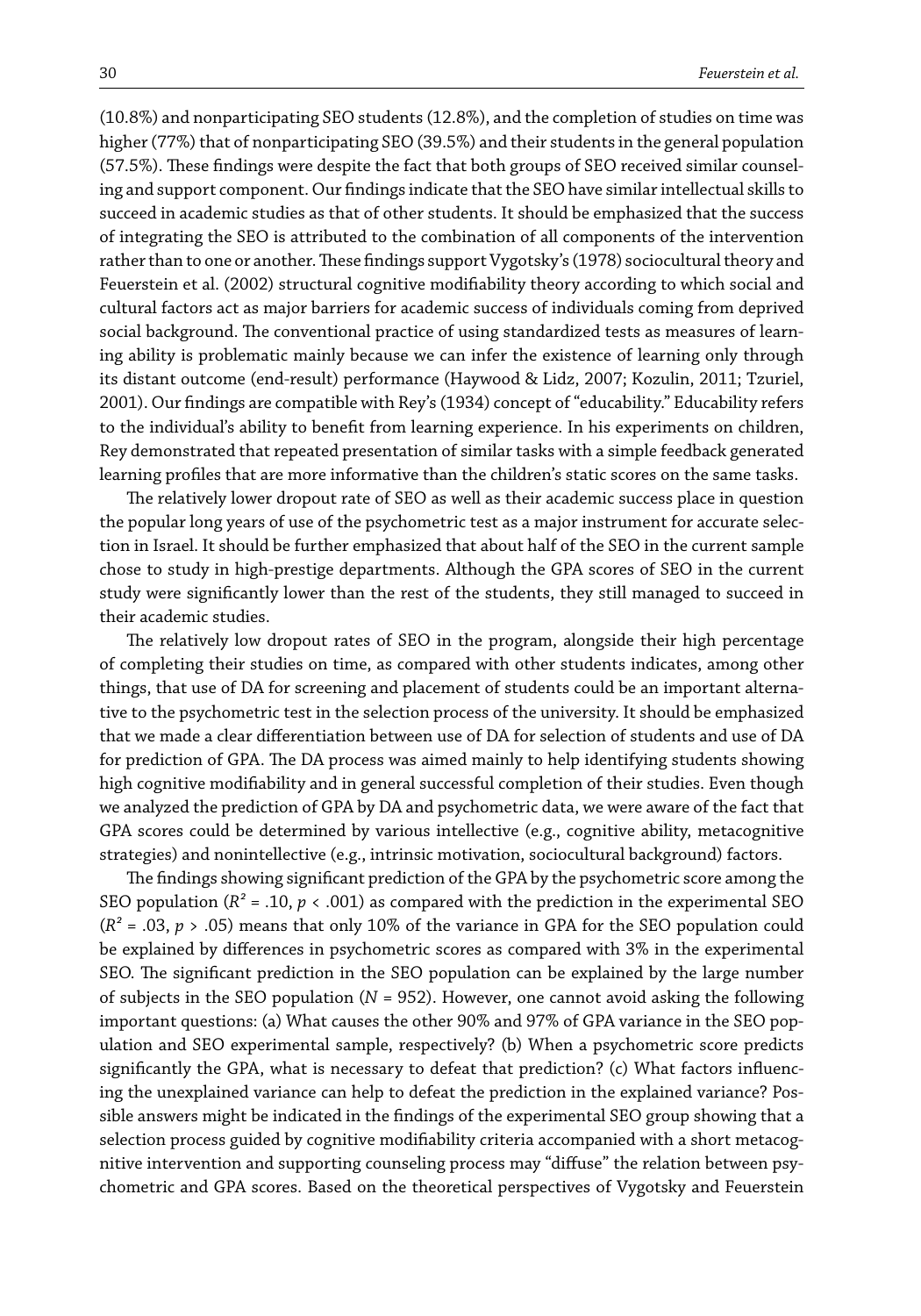there are a multitude of social factors responsible for academic success other than a static test result. The most acceptable explanation for the low prediction of GPA is the fact that the SEO students come from an impoverished social background where family, social, and cultural factors are prominent and override the impact of the cognitive scores. Support for this explanation may be derived from the findings showing significant predictions of first year GPA (46%) and bachelor's degree final GPA (41%) by psychometric scores in the overall students' population (Kenet-Cohen, 2016) as compared with the current experimental SEO (3%). This huge difference strengthens our position that psychometric scores may be nonrelevant in testing students coming from minority groups and/or impoverished populations.

Another possible explanation to the low prediction could be related to the limit of range of scores; only those demonstrating a relatively high cognitive modifiability (as indicated by preto post-teaching improvement on the LPAD) and motivation to learn (as observed in the interview) were selected. From a statistical point of view, we surmise that if all candidates would have been accepted, we probably would get a higher prediction (due to extension of scores' range). In other words, the ideal condition for examining the prediction of GPA by preliminary cognitive tests would be to accept all candidates (i.e., Positive–True, Positive–False, Negative–True, Negative–False). Unfortunately, the universities agreed to accept only the students considered to be successful in university studies (i.e., Positive–True and Positive–False) with an assumption that the number of Positive–False cases will be negligible. Another possible factor that limits the strength of prediction in the experimental SEO might be related to the compensatory orientation of some lecturers to give a higher grade to articles, (in courses where grades are determined by articless) submitted by SEO. These lecturers consider the difficulties of the students coming from a different sociocultural background and grade the article higher than usual. This compensatory grading might cause a depletion of the correlation between the cognitive test and the GPA.

The fact that the experimental SEO received higher average matriculation scores than the population average, despite their lower psychometric scores, indicates further that academic success does not derive necessarily from low cognitive skills as reflected in the psychometric scores.

#### *Educational and Social Implications*

Our finding indicates that DA is a useful procedure to identify the learning potential of students coming from impoverished backgrounds. The educational implications of our findings support academic institutions to rely less on psychometric tests as a primary or sole criterion for their selection process. The success of the SEO in being accepted into prestigious departments, their relatively acceptable GPA, their low rate of dropout and high percentage of completion of studies on time, shed a serious doubt about the effectiveness of psychometric tests as a major selection mechanism, especially with students coming from low socioeconomic levels. Our findings support the growing insight in academic circles and among decision-makers in Israel that the psychometric test creates unjust discrimination against minorities and students coming from different cultures or from low socioeconomic status. These results confirm the conclusion that psychometric tests constitute an impenetrable barrier for disadvantaged minority for accession to higher educational opportunities, with special regard for coveted subjects.

It is important to note that the intervention used with the experimental SEO students does not end upon students' admission to university. The students also receive cognitive tools,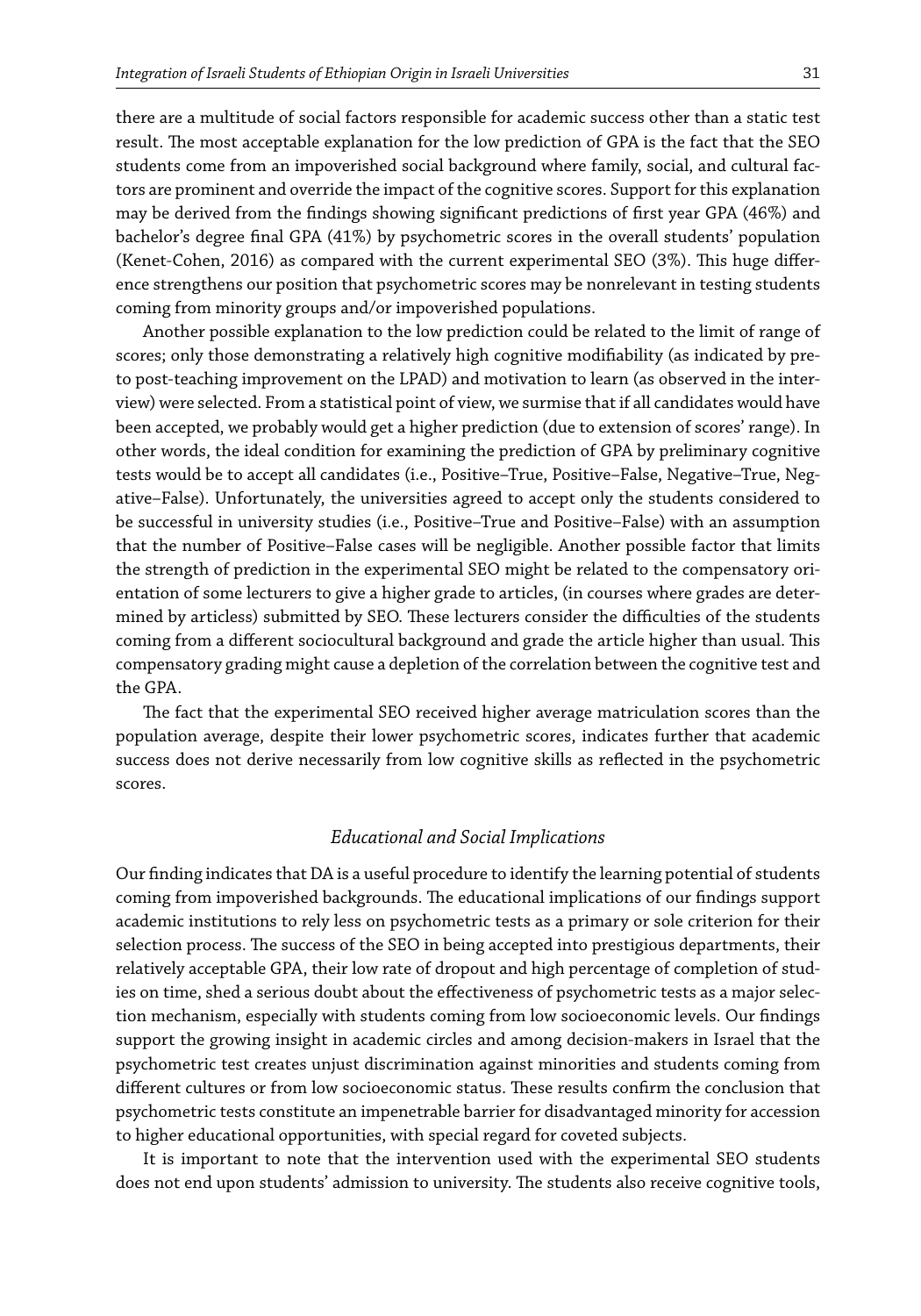tutoring and enough financial support to maintain their studies. Perhaps thanks to this inclusive system, the students can cope not only with the academic challenges, but also can persist throughout all the years and finish their degree program on time. The inclusiveness of the system shed light on important supporting variables, especially as applied to culturally and economically affected minority students.

The social implications of the project extend beyond the direct benefits to students who pursue higher education and receive a prestigious degree. The increase of percentage of SEO attending university enhances the chance of getting out of poverty and being integrated into society. Therefore, the process of integrating Ethiopian immigrants into the higher education system in Israel will encourage more young people to pursue higher education to serve as role models to peers, to decrease a stigmatized view of individuals of Ethiopian origin, and to increase their sense of competence to deal with the challenges at university, even in prestigious departments.

#### **NOTES**

- 1. The Ethiopian population in Israel Selected Data for the Sigd holiday, November 11, 2017
- 2. The Psychometric Test as a Tool for Screening Applicants for Higher Education: For and Against The Israel Student
- 3. Screening at Admission to Higher Education Institutions and the Psychometric Test Knesset Research and Information
- 4. The Ethiopian population in Israel Selected Data for the Sigd holiday, November 14, 2016
- 5. Bagrut examinations assess knowledge on subjects studied in high school. The process of matriculation in Israel is supervised by the country's Ministry of Education. The exams of all compulsory subjects and most elective subjects are designed and written by the Ministry, thereby creating a standard measure of the students' knowledge throughout the country.
- 6. Results of Applications of First-Degree Candidates in Universities, by Field and Subject, First Preference and Average

#### **REFERENCES**

- Carlson, J. S., & Wiedl, K. H. (1992). Principles of dynamic assessment: The application of a specific model. *Learning and Individual Differences*, *4*, 153–166. doi:10.1016/1041-6080(92)90011-3
- Central Bureau of Statistics. (2013). *Announcement to the press: The Ethiopian population in Israel, selected data on the Sigd holiday*. Retrieved from http://cbs.gov.il/www/hodaot2013n/11\_13\_300e.pdf
- Central Bureau of Statistics (2014). *Results of applications for first-degree studies in universities, by field and subject of study by first preference and average score on the psychometric test.* Retrieved from https://www.cbs.gov.il/he/publications/DocLib/2012/1475\_haskhala\_gvoha08\_09/pdf/t1\_10.pdf
- Central Bureau of Statistics (2016). *First-degree students at institutions of higher education, who started their studies in 2015 and did not continue in 2016, by type of institution, among all population and among Jews and others and those of Ethiopian origin.* Retrieved from https://www.cbs.gov.il/he/mediarelease/DocLib/2016/364/06\_16\_364t7.pdf
- Central Bureau of Statistics (2018). *Higher Education in Israel Selected Data on Recipients of Academic Degrees (2017/18) on the Occasion of the End of the Academic* Retrieved from https://www.cbs.gov.il/he/mediarelease/DocLib/2019/183/06\_19\_183b.pdf.
- Central Bureau of Statistics (2019). *Announcement to the press: Duration and persistence among first degree students who started their studies in Israel higher education in 1999/2000 and 2009/10.* Retrieved from https://www.cbs.gov.il/he/mediarelease/DocLib/2019/067/06\_19\_067b.pdf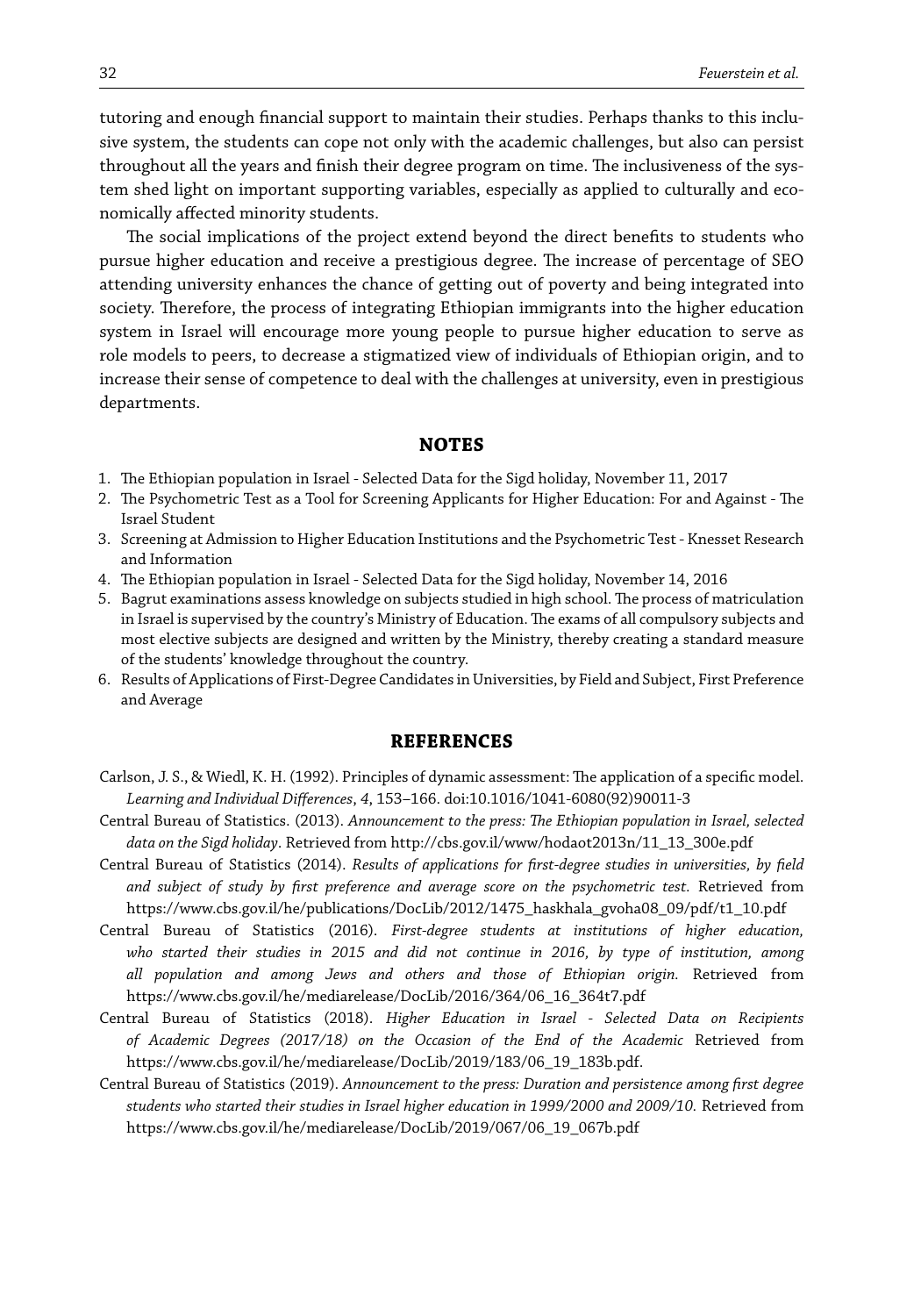- Elliott, J. G., Grigorenko, E. G., & Resing, W. C. M. (2010). Dynamic assessment: The need for a dynamic approach. Dynamic assessment. In P. Peterson, E. Baker, & B. McGaw (Eds.), *International encyclopedia of education* (Vol. 3, pp. 220–225). Amsterdam, the Netherlands: Elsevier.
- Embretson, S. E. (1992). Measuring and validating cognitive modifiability as ability: A study in the spatial domain. *Journal of Educational Measurement*, *29*, 25–50.
- Feuerstein, R., Feuerstein, R. S., Falik, L. H., & Rand, Y. (2002). *The dynamic assessment of cognitive modifiability: The learning propensity assessment device: Theory, instruments and techniques*. Jerusalem, Israel:ICELP Press.
- Feuerstein, R., Feuerstein, R. S., Falik, L. H., & Rand, Y. (2006). *Creating and enhancing cognitive modifiability: The Feuerstein instrumental enrichment program*. Jerusalem, Israel: ICELP Press.
- Feuerstein, R., Rand, Y., & Hoffman, M. B. (1979). *The dynamic assessment of retarded performers: The learning potential assessment device: Theory, instruments, and techniques*. Baltimore, MD: University Park Press.
- Gupta, R. M., & Coxhead, P. (1988). *Cultural diversity and learning efficiency: Recent developments in assessments*. London, UK: NFER-Nelson.
- Guthke, J. (1993). Developments in learning potential assessment. In J. H. M. Hamers, K. Sijtsma, & J. J. M. Ruijssenars (Eds.), *Learning potential assessment* (pp. 43–68). The Netherlands, Europe: Swets & Zeitlinger.
- Guthke, J., & Al-Zoubi, A. (1987). Kulturspezifische differenzen in den colored progressive matrices (CPM) und in einer lerntestvariante der CPM [Culture specific differences in the colored progressive matrices (CPM) and in learning potential version of the CPM]. *Psychologie in Erziehung und Unterricht*, *34*, 306–311.
- Hamers, J. H. M., Hessels, M. G. P., & Van Luit, J. E. H.. (1991). *Learning potential test for ethnic minorities: Manual and test*. the Netherlands, Europe: Swets & Zeitlinger.
- Haywood, H. C., & Lidz, C. S. (2007). *Dynamic assessment in practice: Clinical and educational applications*. New York, NY: Cambridge University Press.
- Haywood, H. C., & Tzuriel, D (Eds.). (1992). *Interactive assessment*. New York, NY: Springer-Verlag.
- Hessels, M. G. P., & Hamers, J. H. M. (1993). A learning potential test for ethnic minorities. In J. H. M. Hamers, K. Sijtsma, & A. J. J. M. Ruijssenaars (Eds.), *Learning potential assessment* (pp. 285–312). Amsterdam, the Netherlands: Swets & Zeitlinger.
- Haywood, H.C. & Tzuriel, D. (2002). Applications and challenges in dynamic assessment. *Peabody Journal of Education, 77,* 38–61
- Kaniel, S., Tzuriel, D., Feuerstein, R., Ben-Shachar, N., & Eitan, T. (1990). Israel. In R. Feuerstein, P. S. Klein, & A. Tannenbaum (Eds.), *Dynamic assessment, learning, and transfer abilities of Jewish Ethiopian immigrants to mediated learning experience (MLE)* (pp. 179–209). London, England: Freund.
- Kenet-Cohen, T. (2016, January). *Reliability of the psychometric test and validity of predicting academic success.*. Retrieved from National Institute for Testing and Evaluation: https://nite.org.il/files/rel\_val.pdf
- Kozulin, A. (2011). Learning potential and cognitive modifiability. *Assessment in Education: Principles, Policy & Practice*, *18*(2), 169–181. doi:10.1080/0969594X.2010.526586
- Lidz, C. S., & Elliott, J. G. (2000). Introduction to dynamic assessment. In C. S.. Lidz & J. G.. Elliott (Eds.), *Advances in cognition and educational practice. Dynamic assessment: Prevailing models and applications* (Vol. 6, pp. 3–16). Oxford, England: Elsevier.
- Raven, J. C. (1956). *Guide to using the colored progressive matrices, sets A, Ab, and B*. London, England: Lewis.
- Rey, A. (1934). D'un procédé pour évaluer l'éducabilité. *Archives de Psychologie*, *24*, 297–337.
- Shochet, I. M. (1992). A dynamic assessment for undergraduate admission: The inverse relationship between modifiability and predictability. In H. C. Haywood & D. Tzuriel (Eds.), *Interactive assessment* (pp. 332–355). New York, NY: Springer-Verlag.